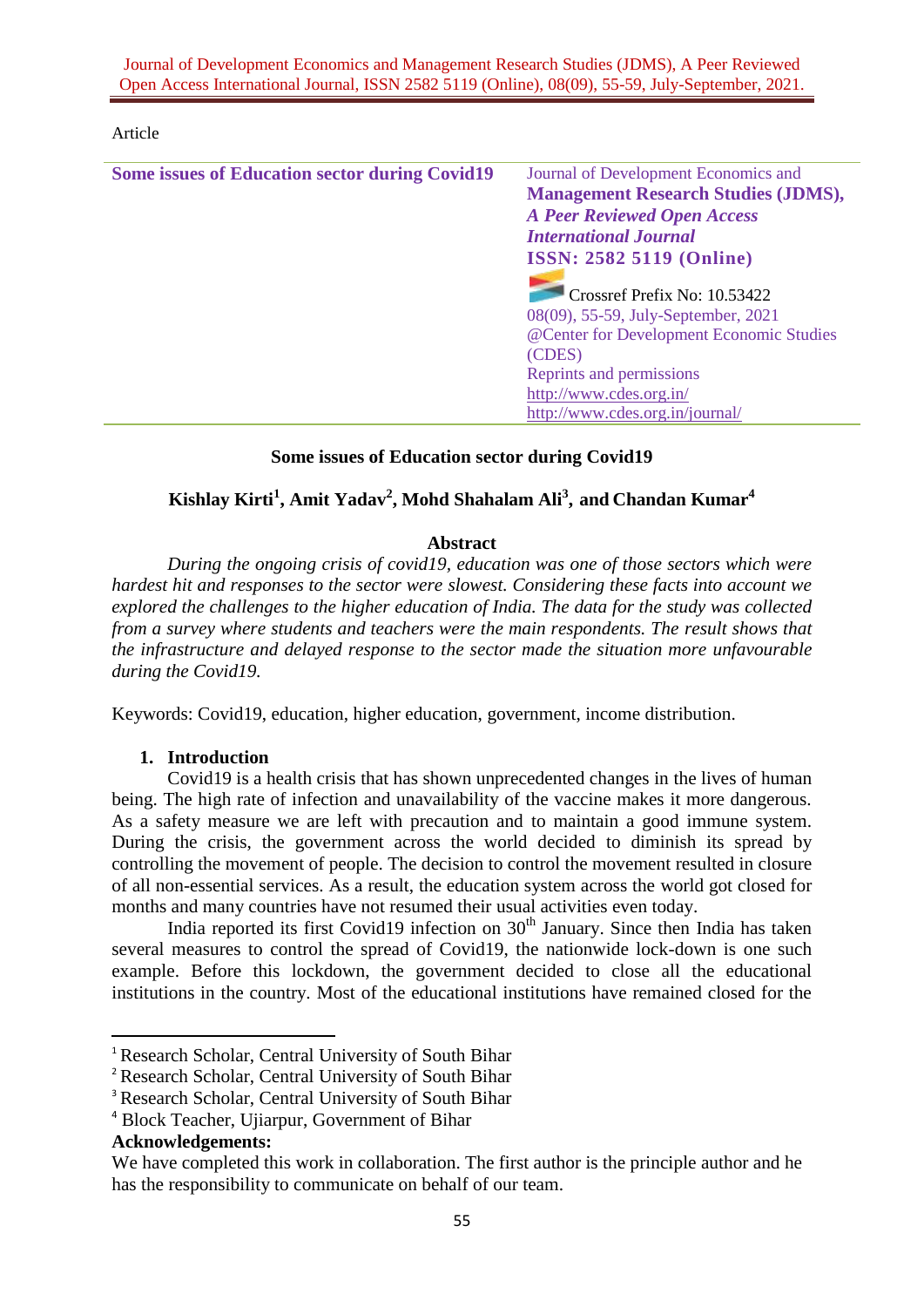entire period of this health crisis. During those days educational institutions were advised to use online platforms for the teaching and learning process; however, the need of academia was never addressed. The condition of our public sector institutions are not up to the mark, they lack basic infrastructures like buildings, library, lab, computer, and internet etc. In such a condition the advice to conduct online classes or connectivity on phone was neither easy nor feasible. Further, no special arrangement was made during those days. Apart from this, the NSSO report on 'Key Indicators of Household Social Consumption on Education in India',  $75<sup>th</sup>$  round 2017-18 suggests that there is a digital divide in India in terms of access to internet connectivity. Considering these facts into account our objective was to understand the status of various teaching-learning equipments used in our universities to suggest suitable changes for the betterment of education system in India.

### **Review of Literature**

A literature review is one of the most crucial parts of a study however finding relevant literature is a difficult task. The current study which tries to understand the 'status of various teaching-learning equipments used in our universities, during Covid19' has a serious literature gap. However, we have tried to accommodate relevant kinds of literature here:

The education system of India has expanded from 32 universities in 1950-51 to 900 universities in 2017-18; which makes India the second-largest hub of education in the world (Tilak, 2019). The progress of Indian education is more inclined towards quantity, not quality. During the Covid19 we have faced numerous challenges in the teaching and learning process. United Nation's policy brief on education observes Covid19 as the new threat to preexisting education discrepancy which may lead to dropout among the poor, vulnerable and refugees. Its impacts will last long. ILO (2020) observes that adequate resources are desired for teaching in a safe environment during the Covid19. Mukhopadhyay (2020) focusing on the current situation of India argues that there exists a digital divide in India where the access to internet and computer is very limited; only long term solution is possible however we can subsidize data and computer/ smartphone for the benefit of needy. While Tilak, (2019) observes that in the age of globalization the education in India needs structural reforms which include- better financing, teacher-student ratio, and infrastructural bottlenecks. Apart from these he also talks about reform in education governance.

### **Data and Methods**

In this study, we have used primary survey data that we have collected using Google form. The sample size of the study is 208. In this survey, the participants were from higher learning institutions across India. Participation in the survey was voluntary. We asked questions related to their income, educational activity during Covid19, and facilities that are available to them in their universities. Apart from this, their observations on educational policy were also recorded. We have used a simple statistical tool to represent the findings of our study.

## **The objective of the Study**

Covid19 has brought undesirable changes in our education. Schools and colleges have gone online. The conferences are being organized online. In such a situation the vulnerable section of the society that is the poor's and the person who lives in a remote area are facing difficulty in catching up. Considering these facts the objective of the study is to understand the status of various teaching-learning equipments used in our universities; so that we can suggest suitable policy changes for the betterment of education in India especially in times of Covid19.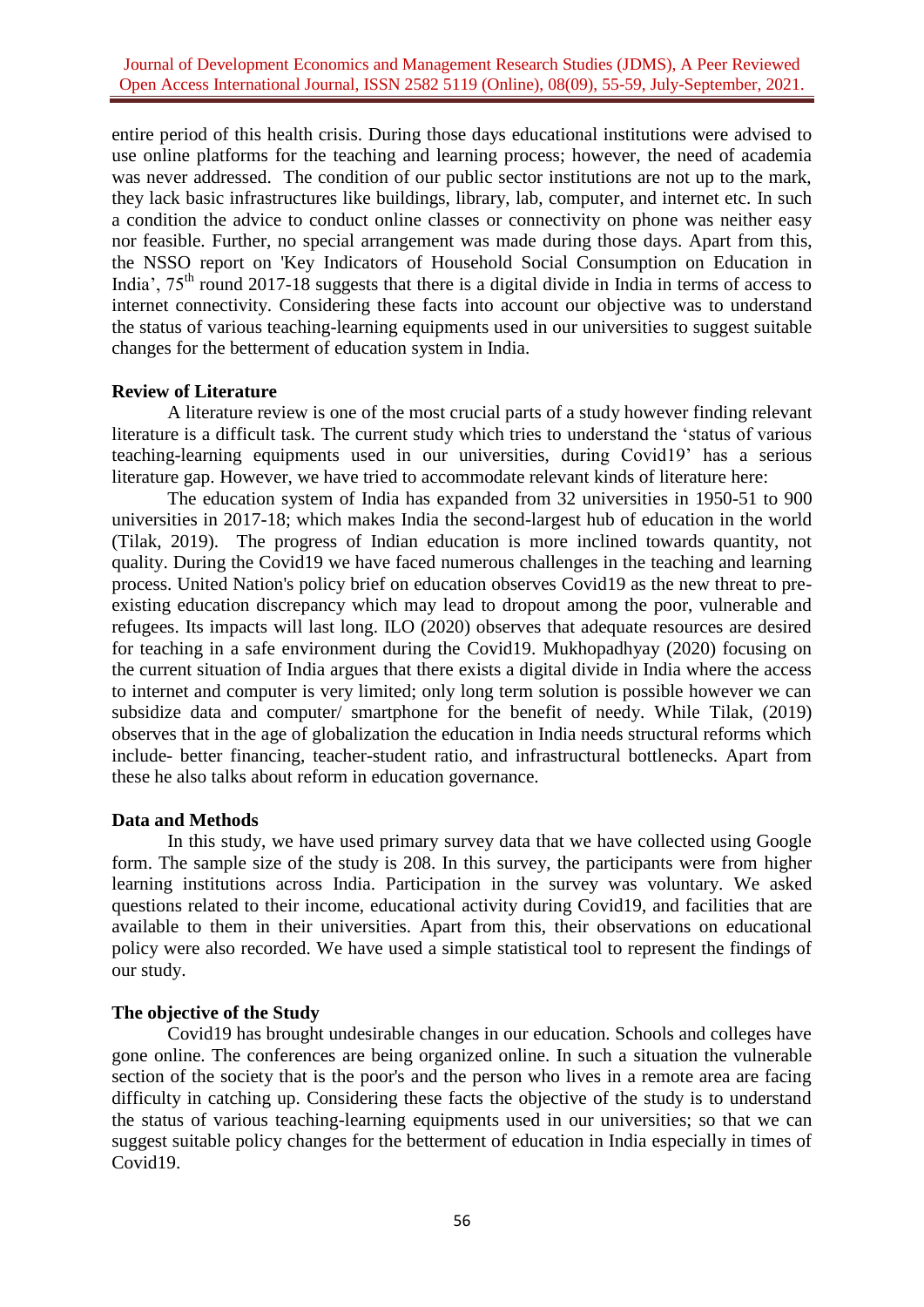### **Result and Discussion**

### **Results**

In our survey, 33.65 per cent or 70 participants were female while 66.34 per cent or 138 participants were male. Among the participants, 56.7 per cent were living in urban areas the rest of them were belonging to villages or rural areas. The income distribution among the participants was highly unequal 65 (38 percent) were receiving less than 5000 a month. 32 (18.7 percent) were receiving between 5000-10000. 11 people were receiving 10000 to 20000 per month while 23 people were receiving 20000 to 30000 per month. The highest income bracket in our survey was 30000 or more, where a total of 40 people or 23.4 per cent were in this category. Among our participants, only 59.1 per cent were receiving regular payment during the Covid19.

On the question of 'whether receiving or conducting any online classes,' 68.8 per cent replied yes and 84.1 percent of the total participant was aware of publically available online resources. In the survey, we also asked a few questions related to Covid19 and health. 143 participants were covered under at least one health insurance policy while all of them were aware of Covid19 and they believe that they taking care of it.

During the Covid19 a lot of focus is given to the online mode of education so, we also asked questions related to the availability of some of the important facilities (resources) at the academic institutions of the participants and their responses were mixed. Table 1 represents the item and response of the participants. An online lecture facility was available in the case of 133 participants. Journal of participants field were available in case of 76 participants while magazines were available in case of 78. Availability of newspapers was slightly higher to 87 cases. A lecture recording facility was available in 55 cases. Remote access to these services was applicable in the case of 31 cases only that 14.9 per cent of the total. A total of 38 participants were not aware of facilities that are available in their institution.

| Resources                    | Availability | Per Cent |
|------------------------------|--------------|----------|
| <b>Online Lecture</b>        | 133          | 63.9     |
| Journal of your field        | 76           | 36.5     |
| Magazine                     | 78           | 37.5     |
| <b>News Papers</b>           | 87           | 41.8     |
| Lecture Recording            | 55           | 26.4     |
| Internet                     | 53           | 25.5     |
| Remote access to these       | 31           | 14.9     |
| resources                    |              |          |
| Not aware of facilities      | 38           | 18.3     |
| available at the institution |              |          |

Table1. Availability of resources at the academic institution

Source: Authors' computation based on their survey data

# **Results of NSSO 75th round report**

The Indian education system has always been criticized for its inadequate studentteacher ratio and poor infrastructure. During the Covid19 these institutions went online and continued the learning process, however, the lack of infrastructure and poor preparation for lockdown exposed the whole education system. Here the report of the  $75<sup>th</sup>$  round of NSSO is important to mention. The report was associated with household social consumption of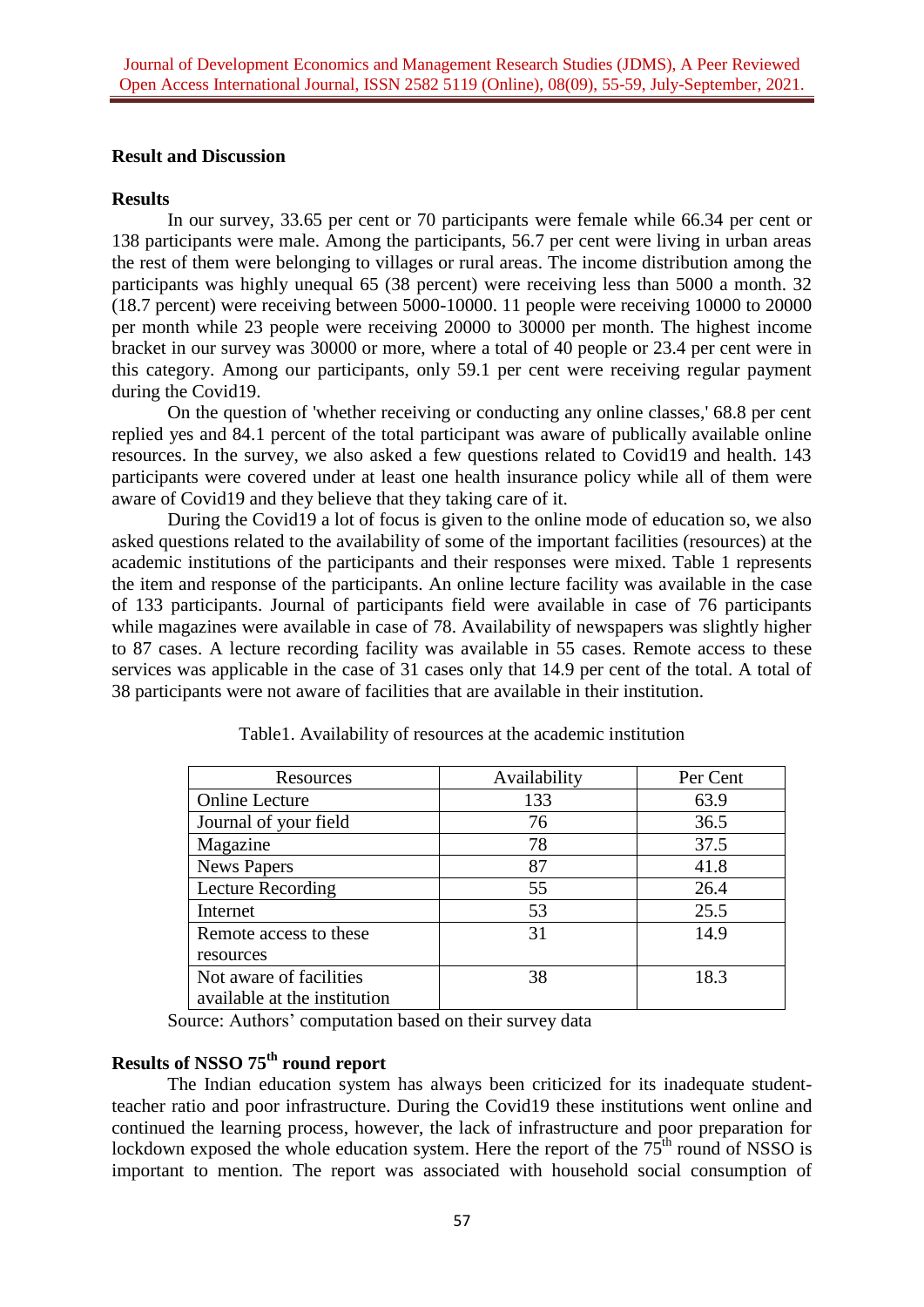education in India. Table 32.1 report states that only 10.7 per cent of households have a computer and 23.8 per cent have an internet facility. The data shows a great digital divide between urban and rural households; the computer and internet facility in the urban household is 23.4 and 42 per cent respectively while in the case of rural India it is 4.4 per cent and 14.9 per cent respectively.

The States like Kerala and Delhi has better internet facilities while the major populous states such as Uttar Pradesh, Bihar and Madhya Pradesh have a low level of internet connectivity which is also lower than the national average. Further, the ability to operate the computer is also low in the case of states like Bihar, Bengal, Uttar Pradesh, and Jharkhand etc. Kerala and Delhi perform above the national average of 16.5 per cent. The ability to use the internet is lowest in the case of Odisha which is followed by Bihar while Delhi and Kerala perform well above the national average of 20.1 per cent.

### **Discussion**

The findings of the two separate studies show the survey conducted by us and the NSSO, 75<sup>th</sup> round study on key indicators of household social consumption on education in India. If we consider both these studies together then we would find that there exists a gap or divide in the access of computer and internet facilities among the Indian states and also in the case of rural and urban India. Further in our survey, the participants have talked about the issues in accessing the internet facilities. In many cases, they have devices to use the internet but they are facing poor connectivity issues during the online classes. Some educators have said that they had no prior experience of teaching online and students are also new to these platforms and which also incurs additional costs. Therefore, it is not easy to conduct classes smoothly.

The information on the availability of resources in the academic institutions that we have presented in Table 1 explains that the basic facilities are not evenly available in our academic institutions and response from the policymakers was also slow during the Covid19 era. So we cannot make a common policy for students and teachers in the Indian education system.

### **Conclusion**

No doubt Covid19 has brought unexpected changes in our educational institutions where we have shifted with the best possible alternative to continue the education. The educator and students both have faced numerous challenges. However, the poor and vulnerable people are the major sufferers of the crisis. Many of those who could not afford to join the ongoing digital revolution in times of crisis are left behind.

The period of Covid19 would likely to increase the drop-outs in India mainly because the crisis has led to economic hardship and digitalization of education as the poor may find it difficult to afford it. Its impact may last longer on the literacy rate of India. In a big country like India, it is difficult to make a sudden change in the education system further the training is also needed to be given to students and teachers. So we can suggest the following steps for the betterment of education:

- Development of infrastructure in academic intuitions so that we can take benefit of various means of teaching and learning.
- Students and teachers should be given training on online and digital learning, it would help in remote learning and it would also help in cutting costs and in reaching remote areas.
- More allocation of funds to make the changes possible.
- Proper management and governance of education.